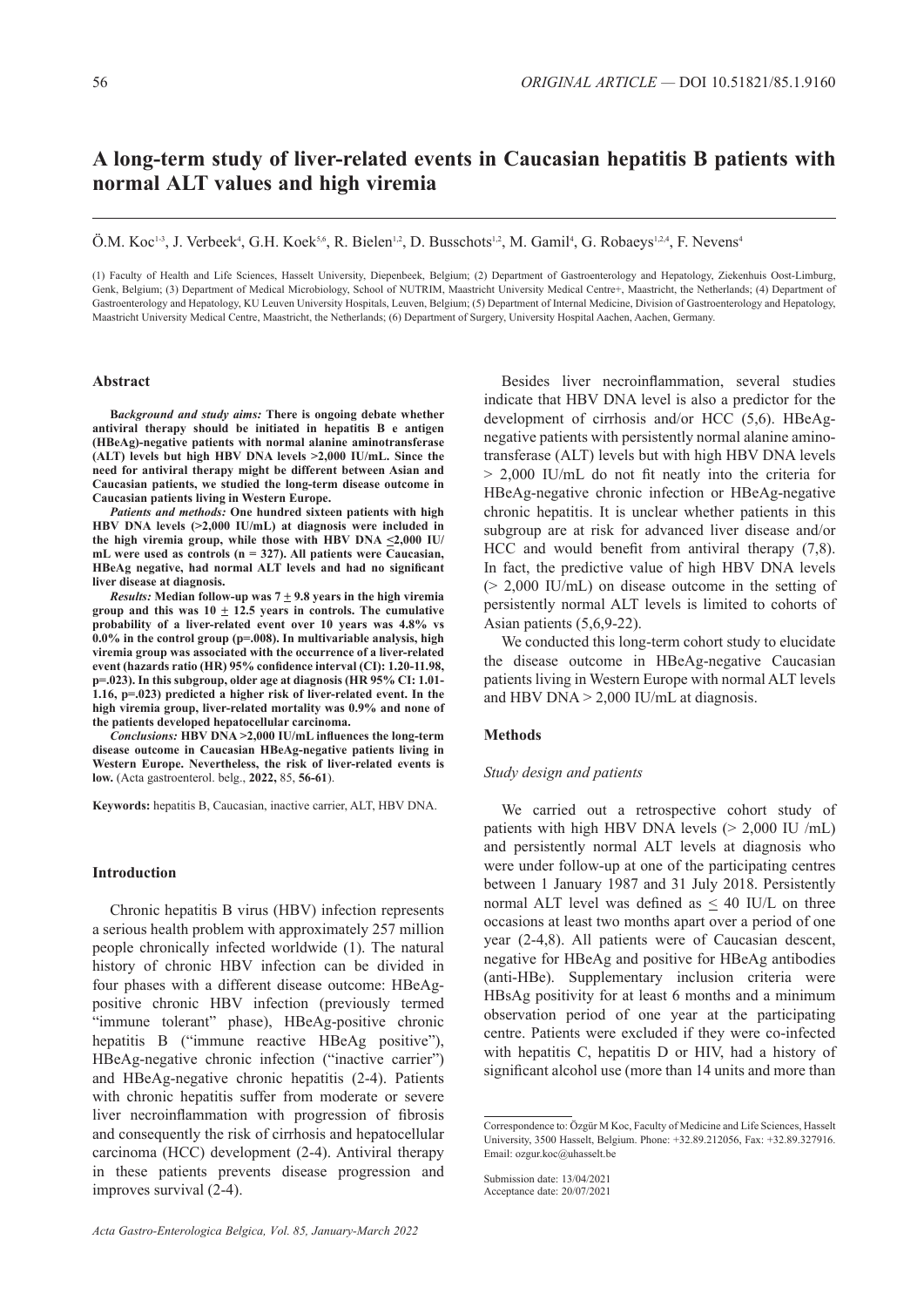7 units per week for men and women, respectively), those with signs of significant fibrosis at diagnosis (platelets < upper limit of normal, signs of portal hypertension on ultrasonography, transient elastography values > 9.0 kPa or on liver biopsy), those with coexisting chronic liver disease (e.g. NASH, autoimmune hepatitis), previous antiviral therapy or patients taking antiviral therapy (23,24).

We used patients with HBeAg-negative chronic infection seen during this period in the collaborating centres as controls, i.e. patients with persistently normal ALT levels and HBV DNA levels  $\leq$  2,000 IU/mL at diagnosis (25).

### *Outcomes and follow-up evaluation*

The primary endpoint was the development of a liverrelated event. This included compensated advanced stage of liver disease, decompensated cirrhosis, HCC or liver-related mortality. In the absence of clinical signs of decompensation, compensated advanced liver disease was considered on one or more of the following criteria according to the Baveno VI Consensus Workshop: transient elastography value  $\geq 10.0$  kPa, liver biopsy showing severe fibrosis (F3) or cirrhosis (F4), upper gastrointestinal endoscopy showing gastroesophageal varices or a hepatic venous pressure gradient measurement value of >5 mmHg (26). Decompensated cirrhosis was diagnosed in the presence of complications of portal hypertension (upper gastrointestinal bleeding, ascites, hepatic encephalopathy) (26). HCC diagnosis was based on non-invasive criteria (typical hallmarks of HCC on multiphasic contrast-enhanced computed tomography (CT), multiphasic contrast-enhanced magnetic resonance imaging (MRI), gadoxetic-enhanced MRI or contrastenhanced ultrasound) or pathology (27).

The secondary endpoint was the progression to chronic active hepatitis (CAH). In line with international practice guidelines and in the absence of other reasons for ALT elevation, CAH was diagnosed when ALT levels increased to more than twice the upper limit of normal on two occasions at least two weeks apart, accompanied by HBV DNA levels > 2,000 IU/mL (2-4).

Body mass index (BMI) was calculated as  $kg/m<sup>2</sup>$  and obesity was specified as BMI  $\geq$  30 kg/m<sup>2</sup>. In addition to detailed medical history and physical examination at baseline, all patients underwent blood tests, including ALT levels, HBeAg, anti-HBe and HBV DNA levels and abdominal ultrasound and/or transient elastography and/or liver biopsy to assess liver disease severity. From 2006 onwards, transient elastography was available for the determination of liver stiffness. According to international clinical practice guidelines, patients had regular monitoring assessments, including ALT, HBsAg, HBeAg, HBV DNA and fibrosis assessment (4,28-34). Liver biopsy was performed during follow-up in cases where biochemical results, HBV markers, abdominal ultrasound and/or transient elastography revealed inconclusive results (4,24,35). Moreover, during study period liver biopsy was mandatory for the reimbursement of antiviral therapy. Results from transient elastography and liver biopsies were evaluated according to the METAVIR classification (36).

# *Serum assays*

Serological markers, including HBsAg, HBeAg, anti-HBe, hepatitis C antibodies, hepatitis D antibodies and HIV antibodies were determined using conventional serological assays. Serum samples at baseline were stored at -20°C and up to 2002 quantitative HBV DNA was run at branched DNA signal amplification method developed by Chiron Diagnostics (Emeryville, CA). Later, HBV DNA was measured using a polymerase chain reaction (PCR); ABI Prism 7900HT (Applied Biosystems, Thermo Fisher Scientific, Waltham, MA) from 2003-2014 and Abbot RealTime HBV assay (Abbott Molecular Inc, Des Plaines, IL) from 2015 on.

### *Statistical analyses*

Categorical data were expressed as frequencies (%) and continuous variables as median + interquartile range (IQR). For categorical endpoints, group differences were evaluated using a two-sided Chi-square test or Fisher's exact test. For continuous endpoints, group differences were evaluated using Man-Whitney U test or Kruskal-Wallis H test. Cumulative incidences of liver-related events or CAH were analysed with the use of the Kaplan-Meier method. To avoid statistical repetition in the event that a patient experienced different types of liver-related events at different times, only the initial events were considered for statistical analysis.

Hazards ratio (HR) for the incidence of liver-related event or CAH was determined with Cox proportional hazards regression model. We employed backward multivariable regression model with the following variables: high viremia group (vs controls), age at diagnosis as a continuous variable, male gender (vs female), obesity (yes vs no) and ALT levels as a continuous variable.

To reduce the effect of potential confounders between high viremia group and controls, we supplementary conducted a propensity score-matching analysis including all baseline characteristics (except HBV DNA levels). IBM SPSS Statistics for Windows, version 25 (IBM Corp, Amonk, NY) was used for all analyses. *P* values of < .05 were considered to indicate statistical significance.

# **Results**

#### *Characteristics of patients at baseline*

Between 1 January 1987 and 31 July 2018, a total of 443 patients were included in the study: 116 patients with baseline HBV DNA level  $> 2,000$  IU/mL (study group or high viremia group) and 327 patients with HBV DNA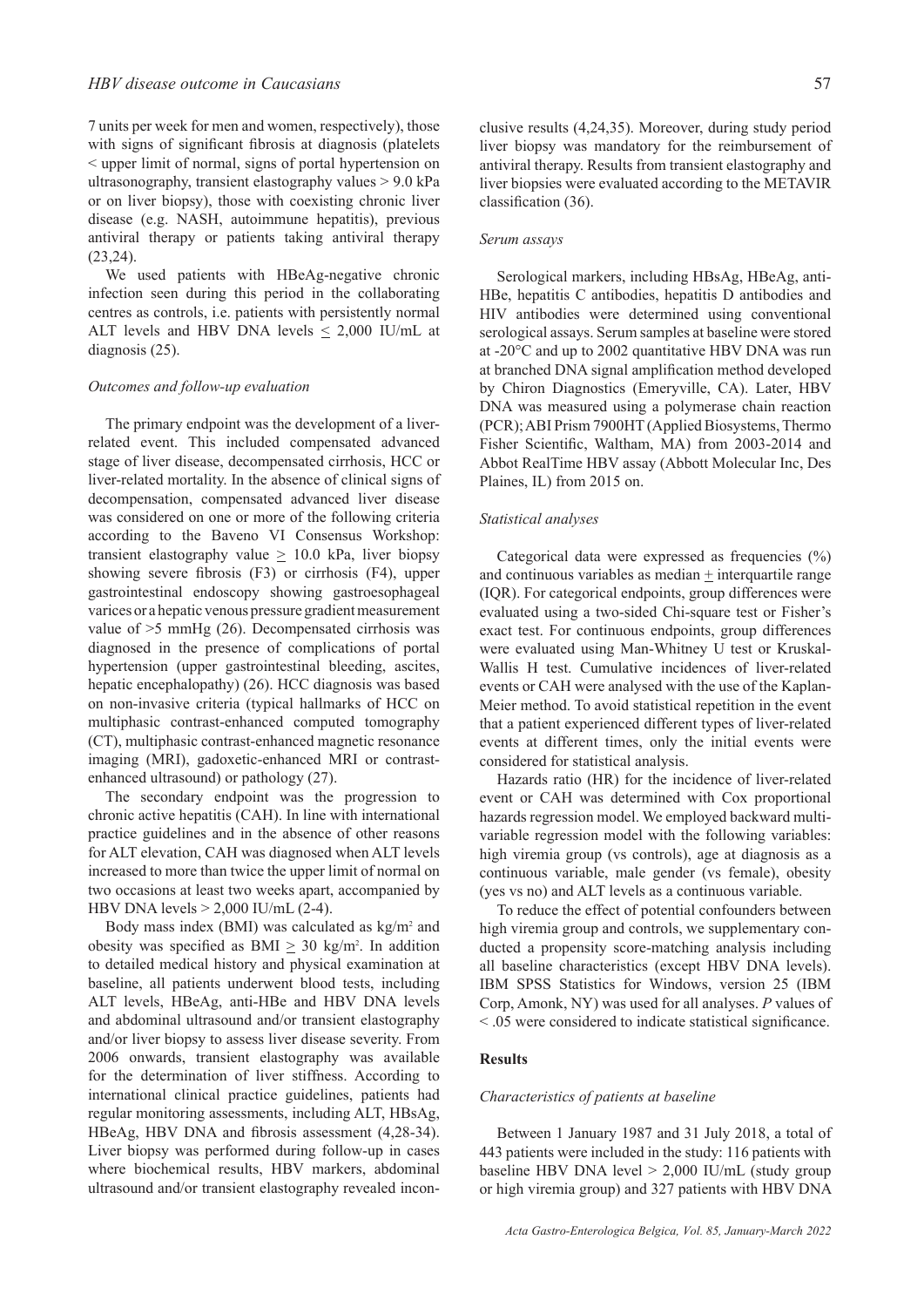| <b>Characteristic</b>                        | High viremia group<br>HBV DNA $> 2,000$<br>IU/mL<br>$(n = 116)$ | <b>Controls</b><br>HBV DNA $< 2,000$<br>IU/mL<br>$(n = 327)$ | p Value |
|----------------------------------------------|-----------------------------------------------------------------|--------------------------------------------------------------|---------|
| Age, years, median $+$ IQR                   | $31 \pm 18.0$                                                   | $32 \pm 18.0$                                                | .883    |
| Male sex, $n$ $\left(\frac{9}{6}\right)$     | 63(54.3)                                                        | 160(48.9)                                                    | .319    |
| Obesity, $n$ $\left(\frac{9}{6}\right)$      | 14(12.7)                                                        | 26(8.0)                                                      | .133    |
| $ALT$ (IU/L), median + IOR                   | $26 \pm 11.0$                                                   | $23 \pm 12.0$                                                | .072    |
| Log10 HBV DNA level $(IU/mL)$ , median + IQR | $3.9 \pm .98$                                                   | $1.7 \pm 2.71$                                               | < 0.01  |

Table 1. — **Baseline characteristics in the study group and controls (n = 443)**

Abbreviations: IQR: interquartile range; ALT: alanine aminotransferase; HBV: hepatitis B virus; HBeAg: hepatitis B e antigen. † Obesity was specified as body mass index  $\geq 30 \text{ kg/m}^2$ .

Table 2. — **Disease outcome of the high viremia group and controls at the end of follow-up (n = 443)**

| <b>Characteristic</b>                     | High viremia group<br>HBV DNA $> 2,000$<br>IU/mL<br>$(n = 116)$ | <b>Controls</b><br>HBV DNA $< 2,000$<br>$\mathbf{H}$ /mL<br>$(n = 327)$ | p Value  |
|-------------------------------------------|-----------------------------------------------------------------|-------------------------------------------------------------------------|----------|
| Follow-up, years, median $+$ IQR          | $7 \pm 9.8$                                                     | $10 \pm 12.5$                                                           | .008     |
| Liver-related events, $n$ $(\%)$          | 6(5.2)                                                          | 7(2.1)                                                                  | .112     |
| CAH, $n$ $\left(\frac{9}{6}\right)$       | 12(10.3)                                                        | 7(2.1)                                                                  | .001     |
| Compensated advanced liver disease, n (%) | 5(4.3)                                                          | 7(2.1)                                                                  | .314     |
| Decompensated cirrhosis, n (%)            | 1(0.9)                                                          | 0(0.0)                                                                  | .262     |
| $HCC, n$ $(\%)$                           | 0(0.0)                                                          | 0(0.0)                                                                  | $\cdots$ |
| Liver-related death, $n$ $(\%)$           | 1(0.9)                                                          | 0(0.0)                                                                  | .262     |

Abbreviations: HBV: hepatitis B virus; IQR: interquartile range; CAH: chronic active hepatitis; HCC: hepatocellular carcinoma.

level  $\leq$  2,000 IU/mL (controls). Comparison of both groups is illustrated in Table 1. Age at diagnosis ( $p =$ .883), male  $(p = .319)$  and obesity  $(p = .133)$  distribution was similar in both patient populations. Moreover, the high viremia group was comparable regarding serum ALT level ( $p = .072$ ). Median follow-up was  $7 \pm 9.8$ years in the high viremia study group and this was  $10 +$ 12.5 years in controls.

In the high viremia group, 39/116 (33.6%) had HBV DNA levels  $> 20,000$  IU/mL and 77/116 (66.7%) had HBV DNA levels between 2,000 and 20,000 IU/mL.

## *Liver-related events*

A liver-related event occurred in 6 (5.2%) vs 7 (2.1%) in controls,  $p = .112$  (Table 2). None of the patients developed HCC. The annual incidence rate of a liverrelated event was significantly higher in the study group compared with the control group  $(0.6\% \text{ vs } 0.2\%, p =$ .032). The estimated cumulative probability of liverrelated event in the high viremia vs control group was 0.0% vs 0.0% at 5 years and 4.8% vs 0.0% at 10 years (*p*  $= .008$ ; Figure 1).

In the high viremia study group, there was no difference in disease outcome between patients with HBV DNA levels  $> 20,000$  IU/mL and those with HBV DNA levels 2,000-20,000 IU/mL (Supplementary file S1). The cumulative incidence of liver-related event at 5 years (0.0% vs 0.0%) and 10 years (0.0% vs 6.5%) was comparable in patients with HBV DNA levels  $> 20,000$ 



Figure 1. — Cumulative probabilities of liver-related events in high viremia group vs controls ( $n = 443$ ). Person-years were censored on the date of liver-related event, death or the last outpatient clinic visit, whichever came first.

IU/mL and patients with HBV DNA levels between 2,000 and 20,000 IU/mL,  $p = .850$  (Supplementary file S2).

#### *Chronic active hepatitis*

There was a higher number of patients who developed CAH (10.3%) in the study group compared to controls  $(2.1\%)$ ,  $p = .001$  (Table 2). All patients with CAH initiated antiviral therapy. Last platelet level was < 150  $x$  10 $^{\circ}/L$  in 3/19 (15.8%) patients who had developed CAH. The annual incidence rate of CAH development was 1.2% for the high viremia group and 0.2% for the controls,  $p < .001$ . The estimated cumulative incidence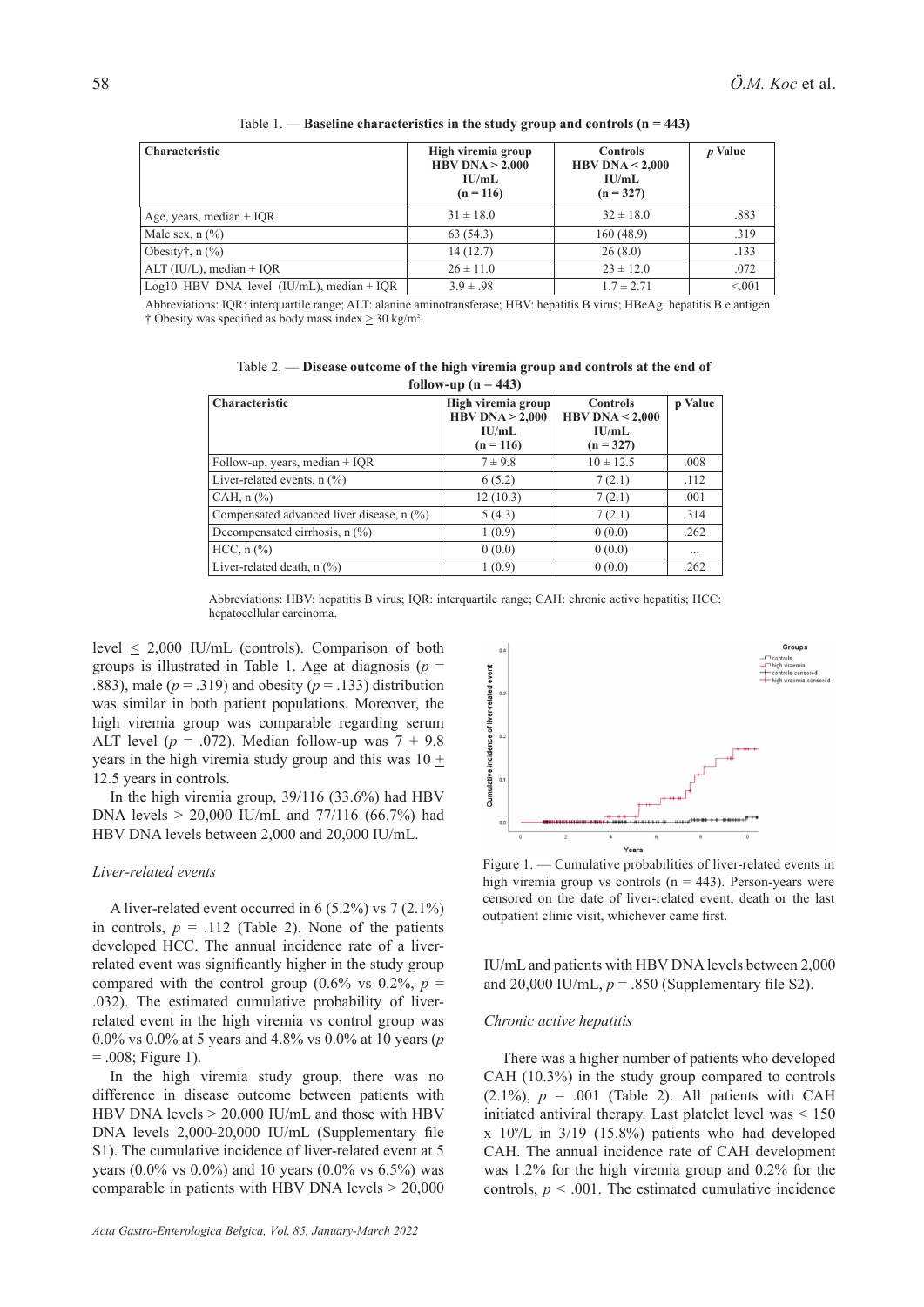| <b>Variables</b>    | Univariate analysis |                | <b>Multivariable analysis</b> |                |
|---------------------|---------------------|----------------|-------------------------------|----------------|
|                     | HR(95% CI)          | <i>p</i> Value | HR(95% CI)                    | <i>p</i> Value |
| Liver-related event |                     |                |                               |                |
| High-viremia group  | 1.33-11.83          | .014           | 1.20-11.98                    | .023           |
| Age, years          | $1.01 - 1.10$       | .012           | $1.00 - 1.09$                 | .048           |
| Male sex            | 1.11-22.56          | .037           | 1.03-22.34                    | .045           |
| Obesity†            | 1.31-14.07          | .016           | .95-13.11                     | .059           |
| ALT level           | $1.03 - 1.20$       | .007           | $.97 - 1.15$                  | .208           |

Table 3. — **Factors predictive of liver-related event (n = 443)**

Abbreviations: HR: hazards ratio; CI:confidence interval; ALT: alanine aminotransferase. † Obesity was specified as body mass index  $\geq$  30 kg/m<sup>2</sup>.

of CAH in the study group vs control group was 1.4% vs 0.0% at 5 years and 18.2% vs 1.2% at 10 years (*p* < .001).

Within the high viremia study group, the occurrence of CAH was 3 (7.7%) in patients with HBV DNA levels  $>$ 20,000 IU/mL and 9 (11.7%) in patients with HBV DNA levels 2,000-20,000 IU/mL, *p* = .547. (Supplementary file S1).

# *Factors predictive of liver-related event and chronic active hepatitis*

In the total population, high viremia group (hazards ratio (HR) 95% confidence interval (CI): 1.20-11.98, *p* = .023), age at diagnosis (HR 95% CI: 1.00-1.09, *p* = .048) and male sex (HR 95% CI: 1.03-22.34, *p* = .045) were independently associated with a significantly higher risk of liver-related events (Table 3).

A selected analysis was conducted in the high viremia group ( $n = 116$ ). In this subgroup 6 (5.2%) patients developed a liver-related event and older age at diagnosis (HR 95% CI: 1.01-1.16, *p* = .023) was the only independent predictor of a higher risk of liver-related event (Supplementary file S3).

In the multivariable analysis, the risk of CAH development was significantly higher in the high viremia group compared with controls (HR 95% CI: 2.67-19.00,  $p < .001$ ).

# *Propensity score-matched analysis*

In the propensity score-matched cohort, patients in the high viremia and control group did not differ significantly in baseline characteristics, except for HBV DNA levels (Supplementary file S4). A significantly higher risk of liver-related events  $(5.2\% \text{ vs } 2.7\%, p = .033)$  and CAH development (10.3% vs  $1.8\%$ ,  $p < .001$ ) was shown in the high viremia group compared with controls.

### **Discussion**

As illustrated in this study, patients with HBeAgnegative chronic infection and HBV DNA levels  $\leq$ 2,000 IU/mL have an excellent long-term prognosis and accordingly they are no candidates for antiviral treatment (2-4). However, there is still an ongoing debate regarding the management of HBeAg-negative patients with persistently normal ALT levels but high viremia (HBV DNA levels  $> 2,000$  IU/mL) (2-4,8). Much of the data concerning the management of this high viremia group is derived from studies done in Asia (5,6,9-22). We found that in Caucasian patients with high viremia the estimated 10-year risk of a liver-related event was significantly higher (4.8%) than the patients with HBV DNA levels  $\leq 2,000$  IU/mL  $(0.0\%)$ .

These results were consistently observed in our multivariable and propensity-score matched analyses. In the high viremia group, 39/116 (33.6%) patients had HBV DNA levels  $> 20,000$  IU/mL and these patients had a comparable disease outcome to those patients with HBV DNA levels 2,000-20,000 IU/mL.

Natural history studies in mainly Asian patients have found a significant association between HBV DNA levels and a liver-related event irrespective of ALT levels (5,6). This raises the issue whether our patients with high viremia but normal ALT levels would benefit from antiviral therapy. Yet, there were no long-term studies in the Caucasian population living in Western Europe demonstrating a worse prognosis in the high viremia group compared to controls with HBeAg-negative chronic infection according to strict criteria and the use of high sensitive PCR-based assays, which have been introduced only recently in the last decade. Given the lack of evidence on long-term, our data may provide novel information on long-term disease endpoints. From the few short-term studies in Caucasian HBeAgnegative patients with persistently normal ALT levels, only Papatheodoridis and colleagues (37) determined that those patients with HBV DNA level  $> 2,000$  IU/mL had a higher probability of progression to CAH when compared to those with HBV DNA level  $\leq 2,000$  IU/mL (37-42). Nonetheless, this study was limited by a short follow-up of 3 years and a small sample size of only 20 patients with baseline HBV DNA levels > 2,000 IU/mL.

Although a 10.3% prevalence of CAH in our high viremia group is not negligible, liver-related mortality was 0.9% and none of the patients developed HCC. Therefore, stringent follow-up by specialist physician is recommended but since the long-term liver-related event is very low, antiviral therapy seems not be indicated in these patients. Older age at diagnosis was an independent predictor of a liver-related event in our study. Therefore, further studies are warranted to identify other predictors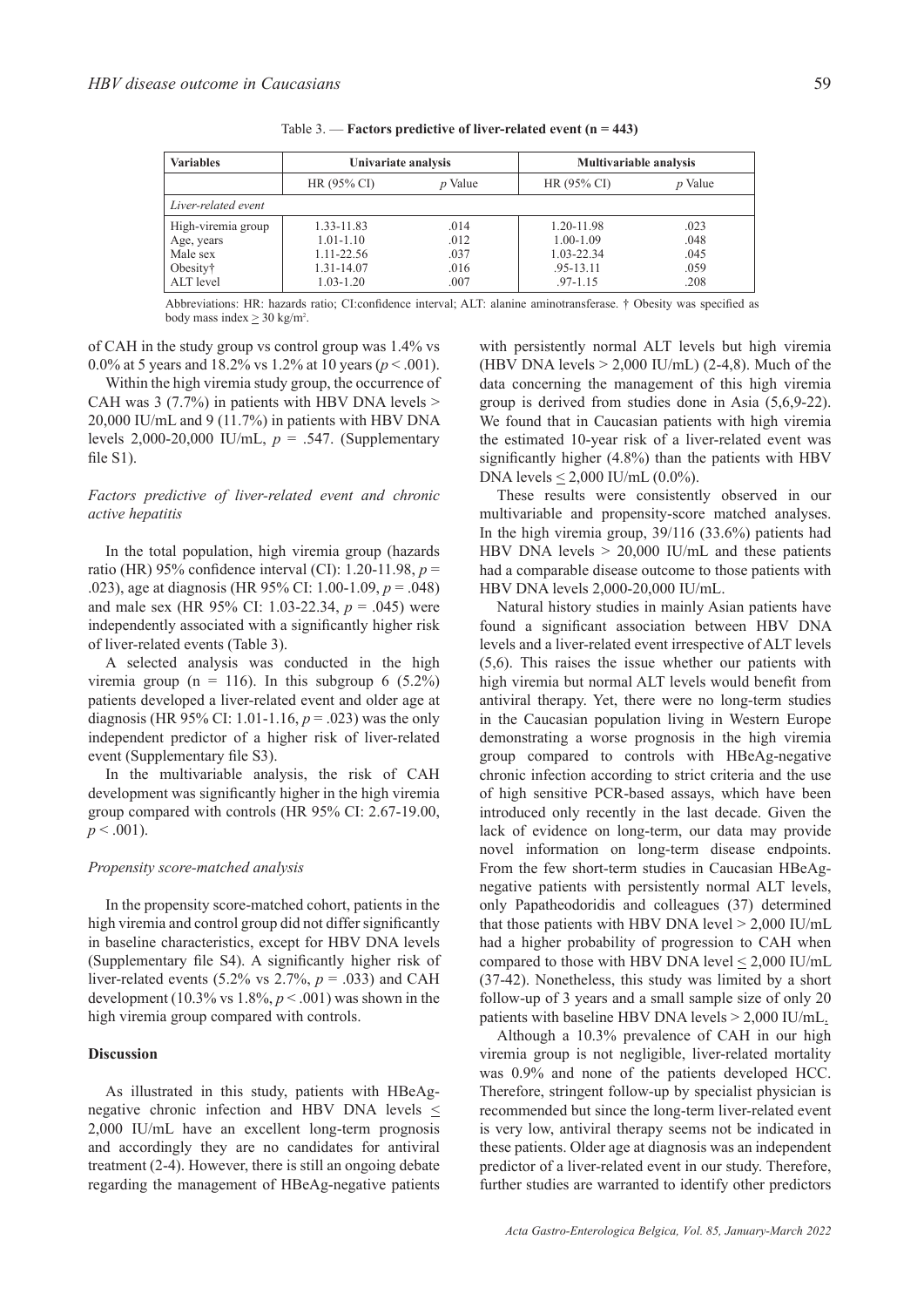of compensated advanced stage of liver disease, decompensated cirrhosis, HCC or liver-related mortality to allow a more targeted recommendation for antiviral treatment.

With regards to the absence of HCC development in our Caucasian study population living in Western Europe, one could question the recommendation of a strict screening protocol for the development of HCC with periodical abdominal ultrasound in these patients (2- 4). In this regard, FIB-4 score is a non-invasive scoring system that has been developed to estimate liver fibrosis and has also been associated with HCC development during 5 years of follow-up (43,44). PAGE-B score, which is based on a patient's platelet, age and gender, has been developed to estimate the progression to HCC in treated Caucasian patients (5,45,46). However, more research is needed whether non-invasive scores could also predict the probability of HCC development in Caucasian patients with HBeAg-negative chronic infection and subsequently the need of stringent screening with abdominal ultrasound.

This study had some limitations. Due to the retrospective design of this study, liver biopsy was not conducted on a large scale and the histological changes remain mostly undefined. A transient elastography or liver biopsy to exclude significant fibrosis at diagnosis was available for the majority 324/443 (73%) of the study population. Intrinsic to the long-term evaluation from the year 1987 to 2018, international scientific societies have changed the follow-up programme of chronic HBV patients during the past 40 years. In addition, other risk factors such as quantitative HBsAg levels, HBV genotypes, HBV variants (basal core promoter; precore) were not available to evaluate if they might be associated with long-term outcome in Caucasian HBeAg-negative patients. However, these tests are not routinely available in standard practice as this study aimed to assess the long-term outcome and their predictors among Caucasian hepatitis B patients in real-life daily practice.

In conclusion, the level of HBV DNA affects the longterm disease outcome in Caucasian HBeAg-negative patients living in Western Europe despite the absence of liver necroinflammation and significant liver disease at diagnosis. Nonetheless, the risk of liver-related events is too low to favor antiviral therapy but stringent follow-up for disease progression is recommended.

### **Acknowledgements**

This research is part of the Limburg Clinical Research Center (LCRC) UHasselt-ZOL-Jessa, supported by the foundation Limburg Sterk Merk, province of Limburg, Flemish government, Hasselt University, Jessa Hospital and Ziekenhuis Oost-Limburg. Special thanks for Natalie Van den Ende for the data management.

### **Author contributions**

ÖK, JV, GK, RB, DB, MG, GR and FN contributed to the conception and design of the study. FN, GK and GR supervised ÖK to collect data. Following statistical analysis of data, ÖK drafted the first version of the paper, the co-authors critically revised the article and approved the final version to be submitted, including the authorship list.

#### **Ethical statement**

Following Belgian and Dutch regulation, ethical approval was waived because of the retrospective character of our study.

#### **Conflicts of interest and source of funding:**

None declared.

### **Data Availability Statement**

The data that support the findings of this study are available from the corresponding author upon reasonable request.

# **References**

- 1. WORLD HEALTH ORGANIZATION, 2018, Hepatitis B, World Health Organization, viewed 5 May 2018 <http://www.who.int/mediacentre/ factsheets/fs204/en/>.
- 2. SARIN S.K., KUMAR M., LAU G.K., ABBAS Z., CHAN H.L., CHEN C.J., *et al.* Asian-Pacific clinical practice guidelines on the management of hepatitis B: a 2015 update. *Hepatol. Int.*, 2016, **10**(1): 1-98.
- 3. TERRAULT N.A., LOK A.S.F., MCMAHON B.J., CHANG K.M., HWANG J.P, JONAS M.M., *et al.* Update on prevention, diagnosis, and treatment of chronic hepatitis B: AASLD 2018 hepatitis B guidance. *Hepatology*, 2018; **67**(4): 1560-99.
- 4. EUROPEAN ASSOCIATION FOR THE STUDY OF THE LIVER. EASL 2017 Clinical Practice Guidelines on the management of hepatitis B virus infection. *Journal of hepatology*, 2017, **67**(2): 370-98.
- 5. CHEN C.J., YANG H.I., SU J., JEN C.L., YOU S.L., LU S.N., *et al.* Risk of hepatocellular carcinoma across a biological gradient of serum hepatitis B virus DNA level. *JAMA*, 2006, **295**(1): 65-73.
- 6. ILOEJE U.H., YANG H.I., SU J., JEN C.L., YOU S.L., CHEN C.J., *et al.* Predicting cirrhosis risk based on the level of circulating hepatitis B viral load. *Gastroenterology*, 2006, **130**(3): 678-86.
- 7. CHAO D.T., LIM J.K., AYOUB W.S., NGUYEN L.H., NGUYEN M.H. Systematic review with meta-analysis: the proportion of chronic hepatitis B patients with normal alanine transaminase  $\leq$  = 40 IU/L and significant hepatic fibrosis. Aliment. *Pharmacol. Ther*., 2014, **39**(4): 349-58.
- 8. PAPATHEODORIDIS G.V., MANOLAKOPOULOS S., LIAW Y.F., LOK A. Follow-up and indications for liver biopsy in HBeAg-negative chronic hepatitis B virus infection with persistently normal ALT: a systematic review. *J. Hepatol.*, 2012, **57**(1): 196-202.
- 9. KIM G.A., LIM Y.S., HAN S., CHOI J., SHIM J.H., KIM K.M., *et al.* High risk of hepatocellular carcinoma and death in patients with immune-tolerantphase chronic hepatitis B. *Gut*, 2018, **67**(5): 945-52.
- 10. XING Y.F., ZHOU D.Q., HE J.S., WEI C.S., ZHONG W.C., HAN Z.Y., *et al.* Clinical and histopathological features of chronic hepatitis B virus infected patients with high HBV-DNA viral load and normal alanine aminotransferase level: A multicentre-based study in China. *PLoS One*. 2018, **13**(9): e0203220.
- 11. CHANG Y., CHOE W.H., SINN D.H., LEE J.H., AHN S.H., LEE H., *et al.* Nucleos(t)ide Analogue Treatment for Patients With Hepatitis B Virus (HBV) e Antigen-Positive Chronic HBV Genotype C Infection: A Nationwide, Multicenter, Retrospective Study. *J. Infect. Dis.*, 2017, **216**(11): 1407-14.
- 12. WANG D., ZHANG P., ZHANG M. Predictors for advanced liver fibrosis in chronic hepatitis B virus infection with persistently normal or mildly elevated alanine aminotransferase. *Exp. Ther. Med.*, 2017, **14**(6): 5363-70.
- 13. TAN Y., YE Y., ZHOU X., CHEN L., WEN D. Age as a predictor of significant fibrosis features in HBeAg-negative chronic hepatitis B virus infection with persistently normal alanine aminotransferase. *PLoS One*, 2015, **10**(4): e0123452.